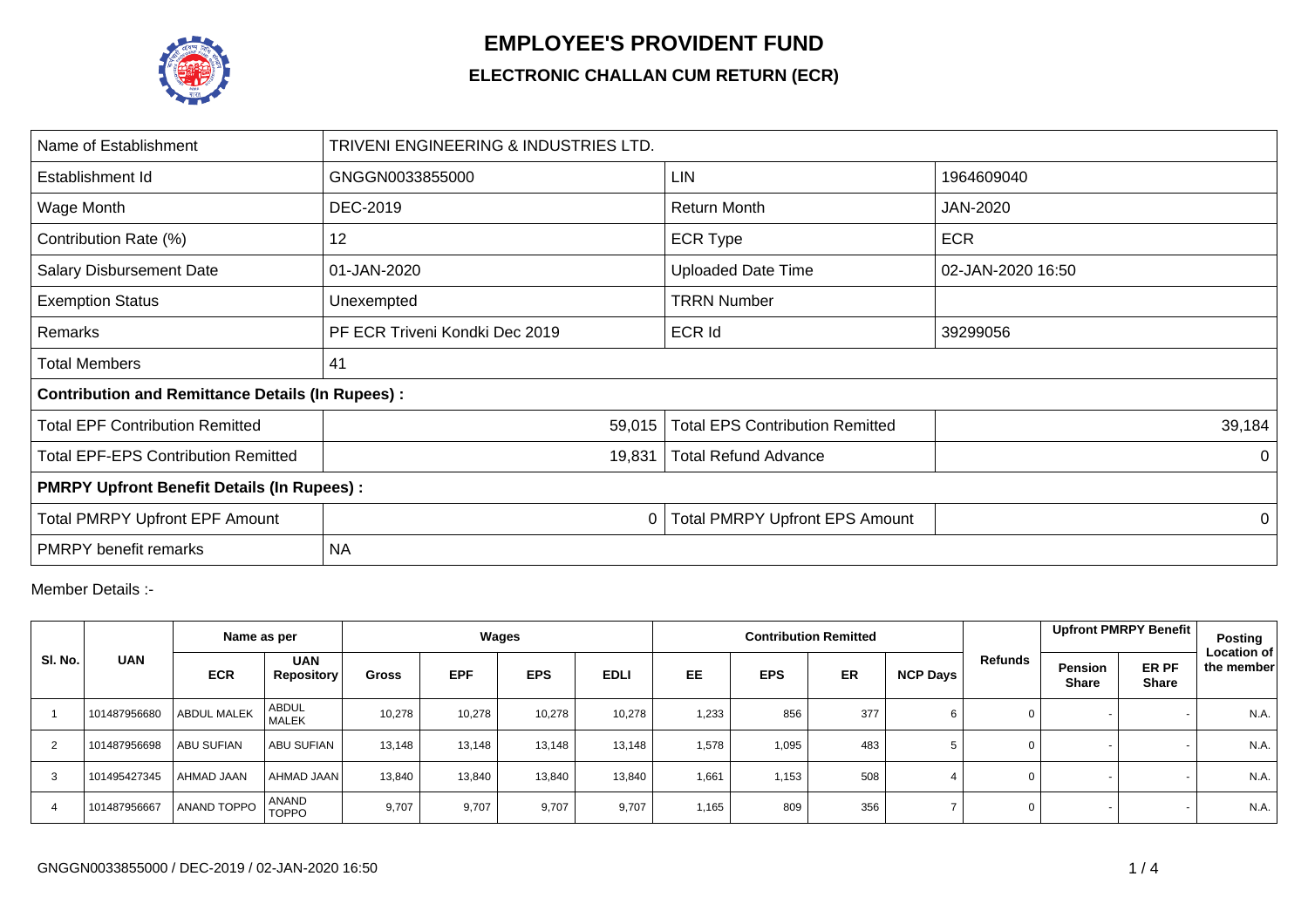|                |              | Name as per                            |                                               | Wages        |            |            |             |       |            | <b>Contribution Remitted</b> |                 |                | <b>Upfront PMRPY Benefit</b> |                       | <b>Posting</b>                   |
|----------------|--------------|----------------------------------------|-----------------------------------------------|--------------|------------|------------|-------------|-------|------------|------------------------------|-----------------|----------------|------------------------------|-----------------------|----------------------------------|
| SI. No.        | <b>UAN</b>   | <b>ECR</b>                             | <b>UAN</b><br><b>Repository</b>               | <b>Gross</b> | <b>EPF</b> | <b>EPS</b> | <b>EDLI</b> | EE    | <b>EPS</b> | ER                           | <b>NCP Days</b> | <b>Refunds</b> | Pension<br><b>Share</b>      | ER PF<br><b>Share</b> | <b>Location of</b><br>the member |
| 5              | 101487956717 | ANIL DANG                              | ANIL DANG                                     | 10,278       | 10,278     | 10,278     | 10,278      | 1,233 | 856        | 377                          | 6               | 0              |                              |                       | N.A.                             |
| 6              | 101213091940 | <b>ANIL KUMAR</b><br>CHANDRAVANS<br>HI | <b>ANIL KUMAR</b><br>CHANDRAVA<br><b>NSHI</b> | 16,608       | 16,608     | 15,000     | 15,000      | 1,993 | 1,250      | 743                          | $\mathbf 0$     | $\mathbf 0$    |                              |                       | N.A.                             |
| $\overline{7}$ | 101495429001 | <b>ANIL MEHTA</b>                      | <b>ANIL MEHTA</b>                             | 13,840       | 13,840     | 13,840     | 13,840      | 1,661 | 1,153      | 508                          | $\overline{4}$  | 0              |                              |                       | N.A.                             |
| 8              | 101495427309 | <b>BAISAKHU</b><br>MARAVI              | <b>BAISAKHU</b><br><b>MARAVI</b>              | 13,148       | 13,148     | 13,148     | 13,148      | 1,578 | 1,095      | 483                          | 5               | 0              |                              |                       | N.A.                             |
| 9              | 101298455686 | DAUD HAMSO'                            | <b>DAUD</b><br><b>HAMSOY</b>                  | 11,764       | 11,764     | 11,764     | 11,764      | 1,412 | 980        | 432                          | $\overline{7}$  | 0              |                              |                       | N.A.                             |
| 10             | 101495427313 | <b>DEEPAK</b>                          | <b>DEEPAK</b>                                 | 11,420       | 11,420     | 11,420     | 11,420      | 1,370 | 951        | 419                          | $\overline{4}$  | 0              |                              |                       | N.A.                             |
| 11             | 101341452841 | <b>DEVSARAN</b>                        | <b>DEVSARAN</b>                               | 10,278       | 10,278     | 10,278     | 10,278      | 1,233 | 856        | 377                          | 6               | 0              |                              |                       | N.A.                             |
| 12             | 101188247826 | <b>FATIK SEKH</b>                      | <b>FATIK SEKH</b>                             | 13,148       | 13,148     | 13,148     | 13,148      | 1,578 | 1,095      | 483                          | 5               | 0              |                              |                       | N.A.                             |
| 13             | 101487956633 | <b>HEMANT</b><br><b>KUMAR</b>          | <b>HEMANT</b><br><b>KUMAR</b>                 | 9,136        | 9,136      | 9,136      | 9,136       | 1,096 | 761        | 335                          | 8               | 0              |                              |                       | N.A.                             |
| 14             | 101487956605 | <b>HURMAT SK</b>                       | <b>HURMAT SK</b>                              | 11,991       | 11,991     | 11,991     | 11,991      | 1,439 | 999        | 440                          | 3               | 0              |                              |                       | N.A.                             |
| 15             | 101207336347 | <b>KRISHANPAL</b>                      | <b>KRISHNA PAL</b>                            | 13,133       | 13,133     | 13,133     | 13,133      | 1,576 | 1,094      | 482                          | $\overline{1}$  | 0              |                              |                       | N.A.                             |
| 16             | 101487956679 | <b>MAHA SINGH</b>                      | <b>MAHA SINGH</b>                             | 8,565        | 8,565      | 8,565      | 8,565       | 1,028 | 713        | 315                          | 9               | 0              |                              |                       | N.A.                             |
| 17             | 101487956646 | <b>MANOJ</b><br>CHAURASIA              | <b>MANOJ</b><br><b>CHAURASIA</b>              | 13,133       | 13,133     | 13,133     | 13,133      | 1,576 | 1,094      | 482                          | $\overline{1}$  | 0              |                              |                       | N.A.                             |
| 18             | 101350010514 | <b>MAYANK</b><br><b>VERMA</b>          | <b>MAYANK</b><br><b>VERMA</b>                 | 16,608       | 16,608     | 15,000     | 15,000      | 1,993 | 1,250      | 743                          | $\mathbf 0$     | 0              |                              |                       | N.A.                             |
| 19             | 101217855379 | <b>MD NOOR</b><br><b>ALAM</b>          | <b>MD NOOR</b><br><b>ALAM</b>                 | 11,072       | 11,072     | 11,072     | 11,072      | 1,329 | 922        | 407                          | 8               | 0              |                              |                       | N.A.                             |
| 20             | 101495427321 | <b>MINTU</b>                           | <b>MINTU</b>                                  | 9,707        | 9,707      | 9,707      | 9,707       | 1,165 | 809        | 356                          | $\overline{7}$  | 0              |                              |                       | N.A.                             |
| 21             | 101495428971 | MOHD NANHE                             | <b>MOHD</b><br><b>NANHE</b>                   | 10,849       | 10,849     | 10,849     | 10,849      | 1,302 | 904        | 398                          | 5               | 0              |                              |                       | N.A.                             |
| 22             | 101495428963 | MUNTYAJ<br>AHAMAD                      | <b>MUNTYAJ</b><br>AHAMAD                      | 9,707        | 9,707      | 9,707      | 9,707       | 1,165 | 809        | 356                          | $\overline{7}$  | 0              |                              |                       | N.A.                             |
| 23             | 101495428992 | <b>NOSE</b>                            | <b>NOSE</b>                                   | 10,278       | 10,278     | 10,278     | 10,278      | 1,233 | 856        | 377                          | 6               | 0              |                              |                       | N.A.                             |
| 24             | 101487956651 | NRIPEN DAS                             | NRIPEN DAS                                    | 10,849       | 10,849     | 10,849     | 10,849      | 1,302 | 904        | 398                          | 5               | 0              |                              |                       | N.A.                             |
| 25             | 101495429029 | PANCHAM<br><b>SINGH</b>                | <b>PANCHAM</b><br><b>SINGH</b>                | 10,278       | 10,278     | 10,278     | 10,278      | 1,233 | 856        | 377                          | 6               | 0              |                              |                       | N.A.                             |
| 26             | 101315587217 | PANKAJ KUMAR                           | PANKAJ<br><b>KUMAR</b>                        | 16,608       | 16,608     | 15,000     | 15,000      | 1,993 | 1,250      | 743                          | $\Omega$        | 0              |                              |                       | N.A.                             |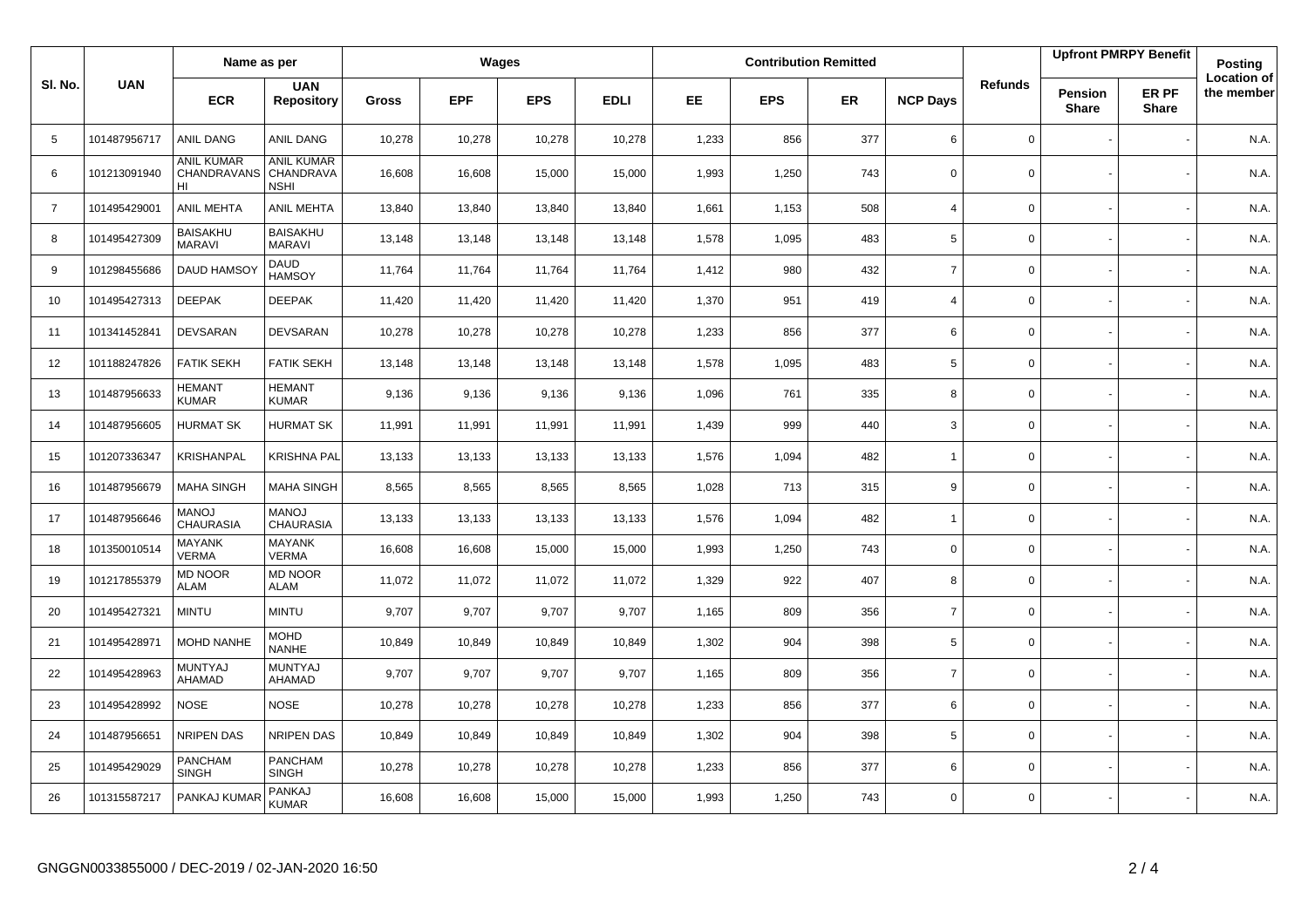|         | <b>UAN</b>   | Name as per                                |                                             | Wages        |            |            |             |           |             | <b>Contribution Remitted</b> |                 |                | <b>Upfront PMRPY Benefit</b>   |                       | <b>Posting</b>                   |
|---------|--------------|--------------------------------------------|---------------------------------------------|--------------|------------|------------|-------------|-----------|-------------|------------------------------|-----------------|----------------|--------------------------------|-----------------------|----------------------------------|
| SI. No. |              | <b>ECR</b>                                 | <b>UAN</b><br><b>Repository</b>             | <b>Gross</b> | <b>EPF</b> | <b>EPS</b> | <b>EDLI</b> | <b>EE</b> | <b>EPS</b>  | <b>ER</b>                    | <b>NCP Days</b> | <b>Refunds</b> | <b>Pension</b><br><b>Share</b> | ER PF<br><b>Share</b> | <b>Location of</b><br>the member |
| 27      | 101495427332 | <b>RAJENDRA</b>                            | <b>RAJENDRA</b>                             | 9,707        | 9,707      | 9,707      | 9,707       | 1,165     | 809         | 356                          | $\overline{7}$  | $\mathbf 0$    |                                |                       | N.A.                             |
| 28      | 101195656647 | RAJU SK                                    | <b>RAJU SK</b>                              | 13,840       | 13,840     | 13,840     | 13,840      | 1,661     | 1,153       | 508                          | $\overline{4}$  | $\mathbf 0$    |                                |                       | N.A.                             |
| 29      | 101387748592 | SHAMBHU<br>PRASAD                          | <b>SAMBHU</b><br>PARSAD                     | 13,704       | 13,704     | 13,704     | 13,704      | 1,644     | 1,142       | 502                          | $\Omega$        | $\mathbf 0$    |                                |                       | N.A.                             |
| 30      | 101487956614 | <b>SANGAM SINGH</b>                        | SANGAM<br><b>SINGH</b>                      | 13,704       | 13,704     | 13,704     | 13,704      | 1,644     | 1,142       | 502                          | $\Omega$        | $\mathbf 0$    |                                |                       | N.A.                             |
| 31      | 101195656584 | SANU SEKH                                  | <b>SANU SEKH</b>                            | 13,840       | 13,840     | 13,840     | 13,840      | 1,661     | 1,153       | 508                          | $\Delta$        | $\mathbf 0$    |                                |                       | N.A.                             |
| 32      | 101196274471 | <b>SEKH TANU</b>                           | <b>SEKH TANU</b>                            | 11,764       | 11,764     | 11,764     | 11,764      | 1,412     | 980         | 432                          | $\overline{7}$  | $\mathbf 0$    |                                |                       | N.A.                             |
| 33      | 101487956596 | <b>SENAN SAMAD</b>                         | <b>SENEN</b><br>SAMAD                       | 7,994        | 7,994      | 7,994      | 7,994       | 959       | 666         | 293                          | 10 <sup>1</sup> | $\mathbf 0$    |                                |                       | N.A.                             |
| 34      | 101487956622 | <b>SENTU SEKH</b>                          | SENTU SEKH                                  | 12,456       | 12,456     | 12,456     | 12,456      | 1,495     | 1,038       | 457                          | 6               | $\mathbf 0$    |                                |                       | N.A.                             |
| 35      | 101495428985 | <b>TAFAZUL</b><br><b>HOQUE</b>             | <b>TAFAZUL</b><br><b>HOQUE</b>              | 9,707        | 9,707      | 9,707      | 9,707       | 1,165     | 809         | 356                          | $\overline{7}$  | $\mathbf 0$    |                                |                       | N.A.                             |
| 36      | 101470937893 | <b>TAJ</b><br><b>MOHAMMAD</b>              | <b>TAJ</b><br><b>MOHAMMAD</b>               | 10,849       | 10,849     | 10,849     | 10,849      | 1,302     | 904         | 398                          | 5               | $\mathbf 0$    |                                |                       | N.A.                             |
| 37      | 101487956701 | <b>UDAY KUMAR</b><br><b>DUTTA</b>          | <b>UDAY</b><br><b>KUMAR</b><br><b>DUTTA</b> | 8,565        | 8,565      | 8,565      | 8,565       | 1,028     | 713         | 315                          | 9               | $\mathbf 0$    |                                |                       | N.A.                             |
| 38      | 101545934188 | <b>UPENDRA</b><br><b>CHANDRA</b><br>VANSHI | <b>UPENDRA</b><br>CHANDRA<br><b>VANSHI</b>  | 16,608       | 16,608     | 0          | 15,000      | 1,993     | $\mathbf 0$ | 1,993                        | $\mathbf 0$     | $\mathbf 0$    |                                |                       | N.A.                             |
| 39      | 101310678621 | <b>UPENDRA RAM</b>                         | <b>UPENDRA</b><br>RAM                       | 13,840       | 13,840     | 13,840     | 13,840      | 1,661     | 1,153       | 508                          | 4               | $\mathbf{0}$   |                                |                       | N.A.                             |
| 40      | 101495429017 | <b>VIKKI</b>                               | <b>VIKKI</b>                                | 11,991       | 11,991     | 11,991     | 11,991      | 1,439     | 999         | 440                          | 3               | $\mathbf 0$    |                                |                       | N.A.                             |
| 41      | 101495427350 | <b>VIRENDRA</b><br><b>MEHTA</b>            | <b>VIRENDRA</b><br><b>MEHTA</b>             | 13,840       | 13,840     | 13,840     | 13,840      | 1,661     | 1,153       | 508                          | 4               | $\mathbf 0$    |                                |                       | N.A.                             |